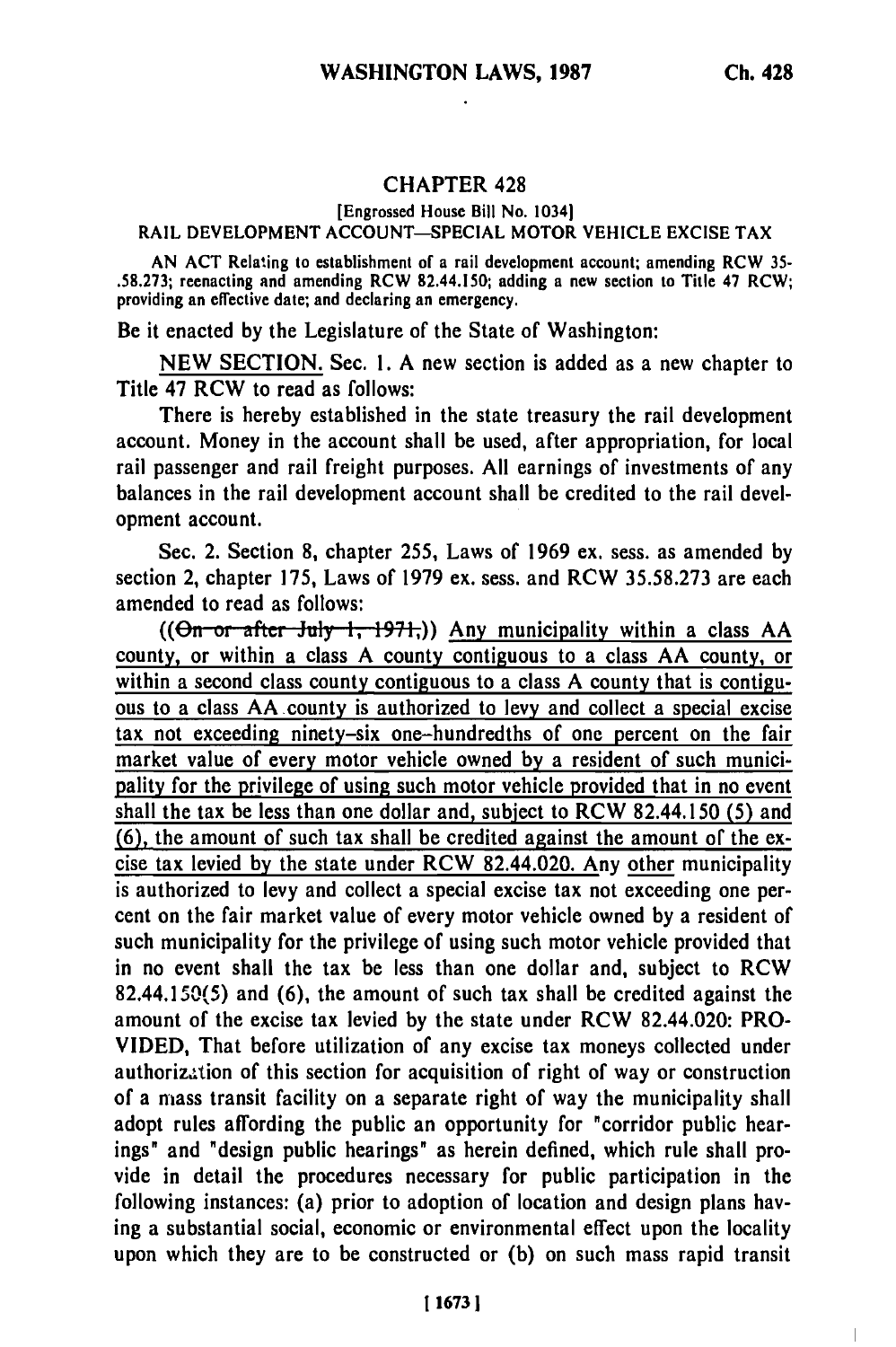systems operating on a separate right of way whenever a substantial change is proposed relating to location or design in the adopted plan. In adopting rules the municipality shall adhere to the provisions of the Administrative Procedure Act.

**A** "corridor public hearing" is a public hearing that: (a) is held before the municipality is committed to a specific mass transit route proposal, and before a route location is established; **(b)** is held to afford an opportunity for participation **by** those interested in the determination of the need for, and the location of, the mass rapid transit system; (c) provides a public forum that affords a full opportunity for presenting views on the mass rapid transit system route location, and the social, economic and environmental effects on that location and alternate locations: PROVIDED, That such hearing shall not be deemed to **be** necessary before adoption of an overall mass rapid transit system plan **by** a vote of the electorate of the municipality.

A "design public hearing" is a public hearing that: (a) is held after the location is established but before the design is adopted; and **(b)** is held to afford an opportunity for participation **by** those interested in the determination of major design features of the mass rapid transit system; and (c) provides a public forum to afford a full opportunity for presenting views on the mass rapid transit system design, and the social, economic, environmental effects of that design and alternate designs.

Sec. **3.** Section **1,** chapter **87,** Laws of **1972** ex. sess. as last amended **by** section **13,** chapter **35,** Laws of **1982 1st** ex. sess. and **by** section 20, chapter 49, Laws of **1982 1st** ex. sess. and RCW 82.44.150 are each reenacted and amended to read as follows:

**(1)** The director of licensing shall on the twenty-fifth day of February, May, August, and November of each year, commencing with November, **1971,** advise the state treasurer of the total amount of motor vehicle excise taxes remitted to the department of licensing during the preceding calendar quarter ending on the last day of March, June, September, and December, respectively, except for those payable under RCW 82.44.020(5)((;)) **and** 82.44.030,  $((\text{and } 82.44.070))$  from motor vehicle owners residing within each municipality which has levied a tax under RCW **35.58.273,** which amount of excise taxes shall be determined **by** the director as follows:

The total amount of motor vehicle excise taxes remitted to the department, except those payable under RCW  $82.44.020(5)((.)$  and  $82.44.030$ , **((and** 82.44.706)) from each county shall be multiplied **by** a fraction, the numerator of which is the population of the municipality residing in such county, and the denominator of which is the total population of the county in which such municipality or portion thereof is located. The product of this computation shall be the amount of excise taxes from motor vehicle owners residing within such municipality or portion thereof. Where the municipality levying a tax under RCW **35.58.273** is located in more than one county, the above computation shall be made **by** county, and the combined products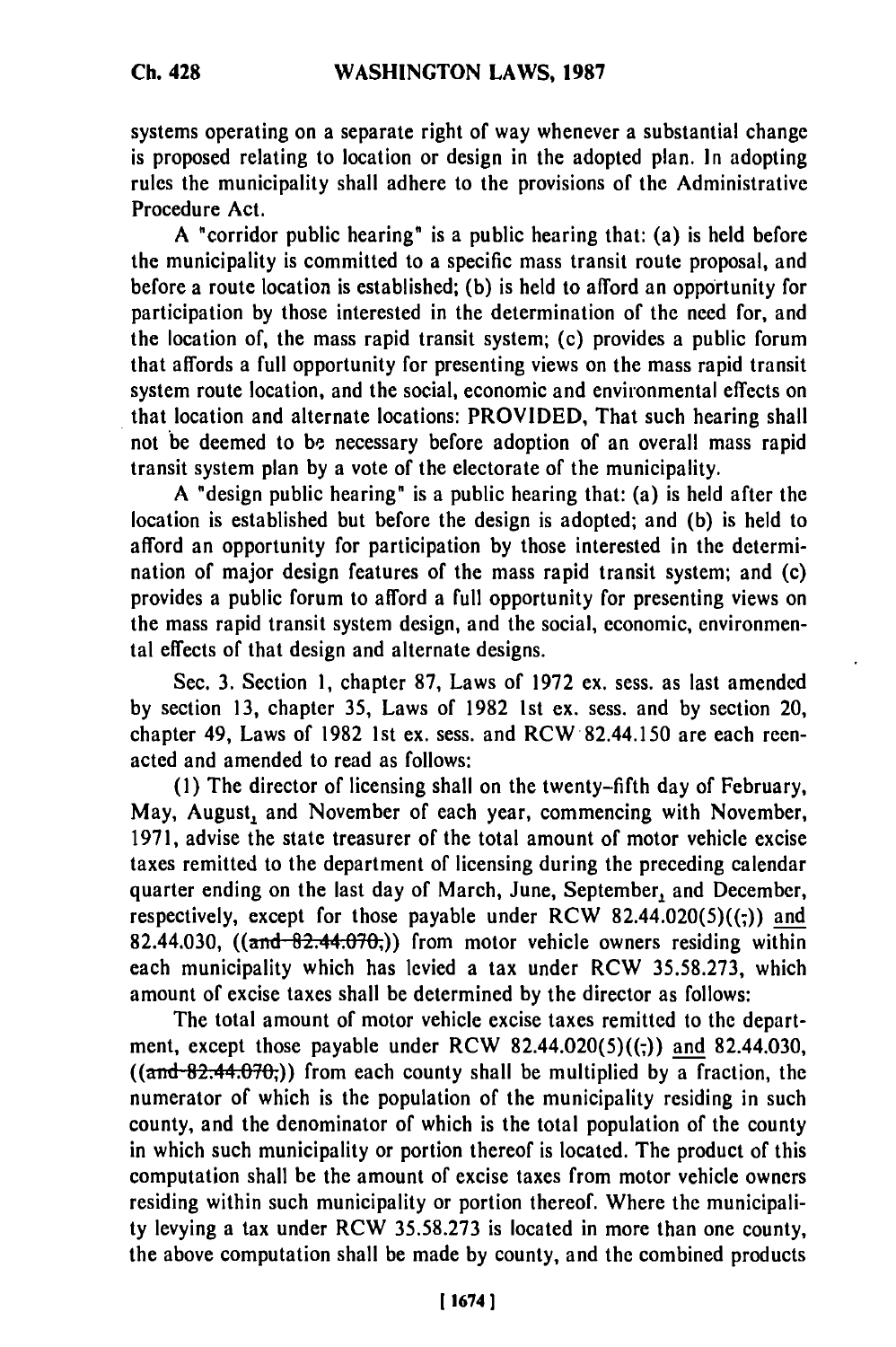shall provide the total amount of motor vehicle excise taxes from motor vehicle owners residing in the municipality as a whole. Population figures required for these computations shall be supplied to the director **by** the office of financial management, who shall adjust the fraction annually.

(2) On the first day of the months of January, April, July, and October of each year, the state treasurer based upon information provided **by** the department of licensing shall make the following apportionment and distribution of motor vehicle excise taxes deposited in the general fund except taxes collected under RCW 82.44.020(5). A sum equal to seventeen percent thereof shall be paid to cities and towns in the proportions and for the purposes hereinafter set forth; a sum equal to two percent of all motor vehicle excise tax receipts, except taxes collected under RCW 82.44.020(5), shall be allocable to the county sales and use tax equalization account under RCW 82.14.200; a sum equal to four and two-tenths percent of the special excise tax levied under RCW 35.58.273 **by** those municipalities authorized to levy a special excise tax at a rate not exceeding ninety-six one-hundredths of one percent on the fair market value of every motor vehicle owned **by** a resident of such municipality shall be deposited in the rail development account established in section **1** of this **1987** act; and a sum equal to seventy percent of all motor vehicle excise tax receipts shall be allocablc to the state school equalization fund and credited and transferred each year in the following order of priority:

(a) The amount required and certified **by** the state finance committee each year as being necessary for payment of principal of and interest on bonds authorized **by** RCW 28A.47.760 through 28A.47.774 in the ensuing twelve months and any additional amounts required **by** the covenants of such bonds shall be transferred from the state school equalization fund to the **1963** public school building bond retirement fund.

**(b)** Any remaining amounts in the state school equalization fund from the motor vehicle excise taxes not required for debt service on the above bond issues shall be transferred and credited to the general fund.

**(3)** The amount payable to cities and towns shall be apportioned among the several cities and towns within the state according to the following formula:

(a) Sixty-five percent of the sum specified in subsection (2) of this section to be paid to cities and towns shall **be** apportioned ratably on the basis of population as last determined **by** the office of financial management.

**(b)** Thirty-five percent of the sum specified in subsection (2) of this section to be paid to cities and towns shall be apportioned to cities and towns under RCW 82.14.210.

(4) When so apportioned, the amount payable to each such city and town shall be transmitted to the city treasurer thereof, and shall be utilized **by** such city or town for the purposes of police and fire protection and the preservation of the public health therein, and not otherwise. In case it **be**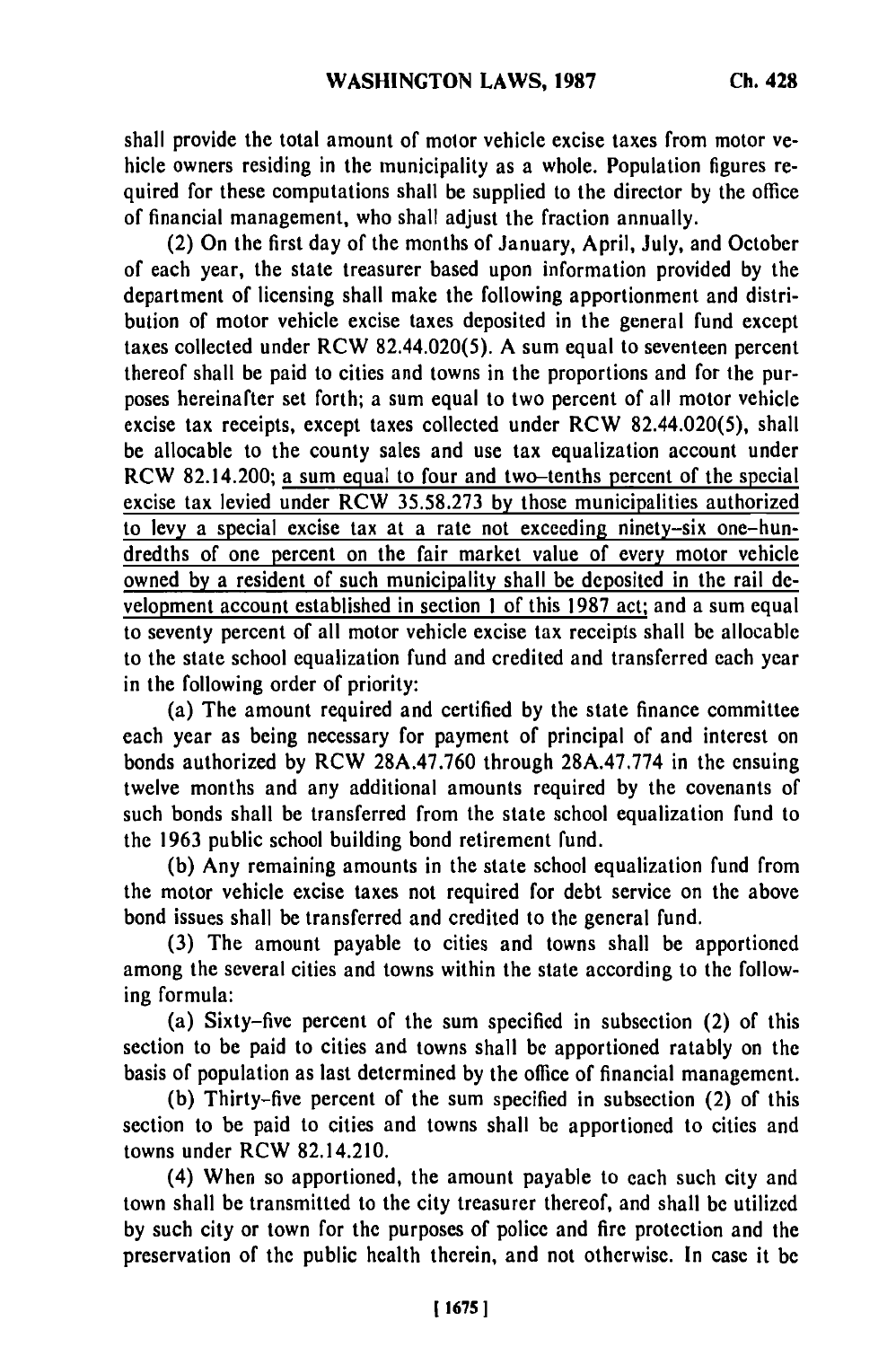adjudged that revenue derived from the excise tax imposed **by** this chapter cannot lawfully be apportioned or distributed to cities or towns, all moneys directed **by** this section to be apportioned and distributed to cities and towns shall be credited and transferred to the state general fund.

**(5)** On the first day of the months of January, April, July, and October of each year, the state treasurer, based upon information provided **by** the department of licensing, shall remit motor vehicle excise tax revenues imposed and collected under RCW **35.58.273** as follows:

(a) The amount required to be remitted **by** the state treasurer to the treasurer of any municipality levying the tax shall not exceed in any calendar year the amount of locally-generated tax revenues, excluding the excise tax imposed under RCW **35.58.273** for the purposes of this section, which shall have been budgeted **by** the municipality to be collected in such calendar year for any public transportation purposes including but not limited to operating costs, capital costs, and debt service on general obligation or revenue bonds issued for these purposes; and

**(b)** In no event may the amount remitted in a single calendar quarter exceed the amount collected on behalf of the municipality under RCW **35- .58.273** during the calendar quarter next preceding the immediately preceding quarter.

**(6)** At the close of each calendar year accounting period, but not later than April **1,** each municipality that has received motor vehicle excise taxes under subsection **(5)** of this section shall transmit to the director of licensing and the state auditor a written report showing **by** source the previous year's budgeted tax revenues for public transportation purposes as compared to actual collections. Any municipality that has not submitted the report **by** April **1** shall cease to be eligible to receive motor vehicle excise taxes under subsection **(5)** of this section until the report is received **by** the director of licensing. **If** a municipality has received more or less money under subsection **(5)** of this section for the period covered **by** the report than it is entitled to receive **by** reason of its locally-generated collected tax revenues, the director of licensing shall, during the next ensuing quarter that the municipality is eligible to receive motor vehicle excise tax funds, increase or decrease the amount to be remitted in an amount equal to the difference between the locally-generated budgeted tax revenues and the locally-generated collected tax revenues. In no event may the amount remitted for a calendar year exceed the amount collected on behalf of the municipality under RCW **35.58.273** during that same calendar year. At the time of the next fiscal audit of each municipality, the state auditor shall verify the accuracy of the report submitted and notify the director of licensing of any discrepancies.

**(7)** The motor vehicle excise taxes imposed under RCW **35.58.273** and required to be remitted under this section shall be remitted without legislative appropriation.

**116761**